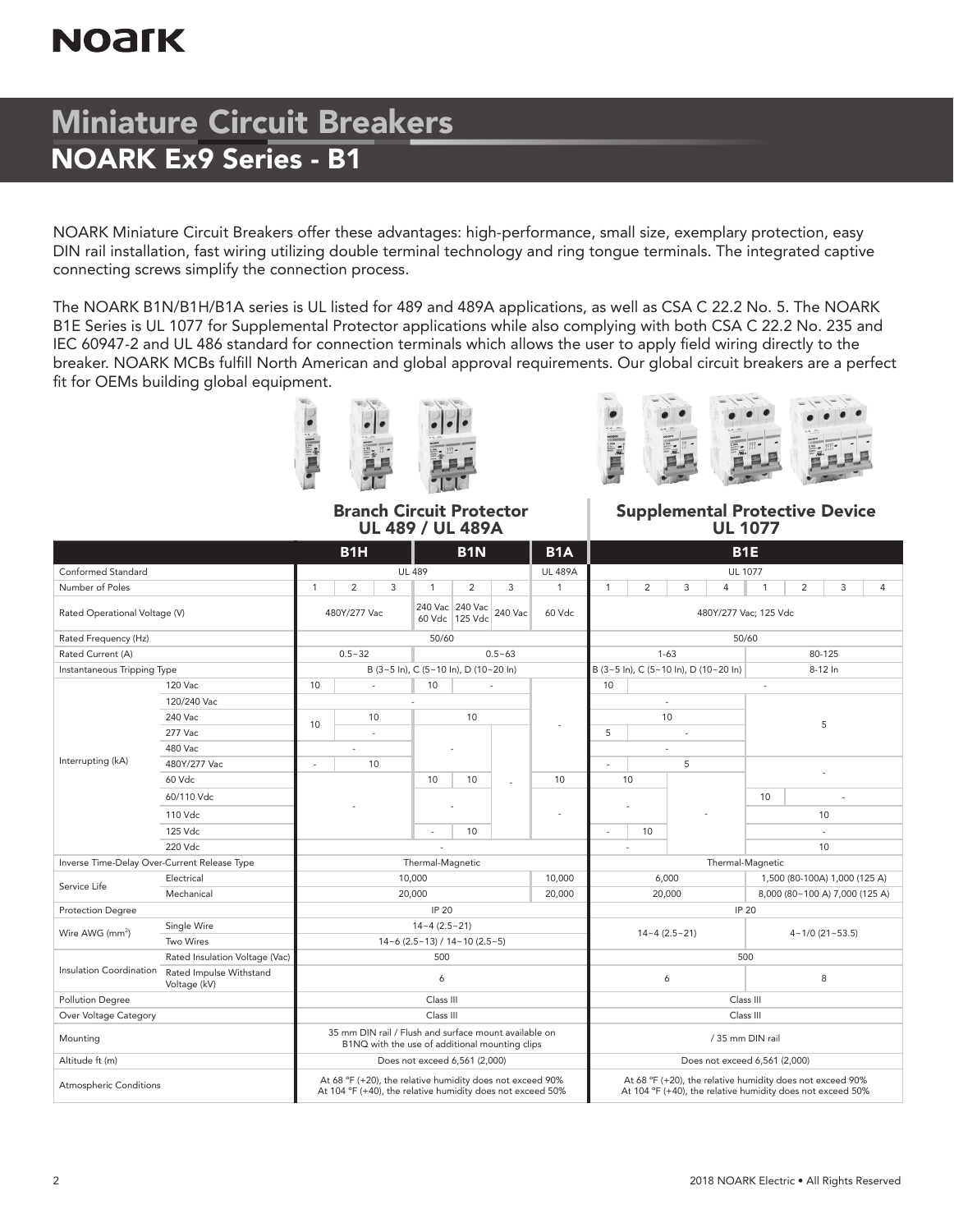# **NOArK**

# Miniature Circuit Breakers Specifications

### Temperature De-rating - UL 489/489A

|                                                        | When the ambient temperature slightly changes, please refer to the table below for the Temperature Compensation Coefficient |                  |                  |                 |         |               |              |           |                      |              |              |            |            |            |            |             |             |             |             |             |             |             |             |
|--------------------------------------------------------|-----------------------------------------------------------------------------------------------------------------------------|------------------|------------------|-----------------|---------|---------------|--------------|-----------|----------------------|--------------|--------------|------------|------------|------------|------------|-------------|-------------|-------------|-------------|-------------|-------------|-------------|-------------|
| Ambient<br>Temperature<br>$^{\circ}$ F ( $^{\circ}$ C) |                                                                                                                             | $-22$<br>$(-30)$ | $-13$<br>$(-25)$ | $-4$<br>$(-20)$ | $(-15)$ | 14<br>$(-10)$ | 23<br>$(-5)$ | 32<br>(0) | 41<br>(5)            | 50<br>(10)   | 59<br>(15)   | 68<br>(20) | 77<br>(25) | 86<br>(30) | 95<br>(35) | 104<br>(40) | 113<br>(45) | 122<br>(50) | 131<br>(55) | 140<br>(60) | 149<br>(65) | 158<br>(70) | 167<br>(75) |
|                                                        | 0.5                                                                                                                         | 1.26             | 1.24             | 1.22            | 1.20    | 1.18          | 1.16         | 1.14      | 1.10                 | 1.08         | 1.06         | 1.04       |            |            |            |             | 0.89        | 0.86        | 0.83        | 0.80        | 0.76        | 0.72        | 0.66        |
|                                                        |                                                                                                                             | 1.21             | 1.19             | 1.18            | 1.16    | 1.14          | 1.12         | 1.10      | 1.08                 | 1.06         | 1.04         | 1.02       |            |            |            |             | 0.91        | 0.89        | 0.87        | 0.84        | 0.80        | 0.77        | 0.73        |
|                                                        | 1.6                                                                                                                         | 1.32             | 1.29             | 1.28            | 1.24    | 1.21          | 1.19         | 1.16      | 1.13                 | 1.10         | 1.08         | 1.03       |            |            |            |             | 0.85        | 0.81        | 0.77        | 0.73        | 0.68        | 0.63        | 0.58        |
|                                                        | $\overline{2}$                                                                                                              | 1.21             | 1.19             | 1.18            | 1.16    | 1.14          | 1.12         | 1.10      | 1.08                 | 1.06         | 1.04         | 1.02       |            |            |            |             | 0.91        | 0.89        | 0.87        | 0.84        | 0.80        | 0.74        | 0.68        |
|                                                        | 3                                                                                                                           | 1.27             | 1.25             | 1.22            | 1.20    | 1.18          |              | 1.13      | 1.11                 | 1.08         |              |            |            |            |            |             | 0.88        | 0.85        | 0.82        | 0.78        | 0.75        | 0.71        | 0.67        |
|                                                        | 4                                                                                                                           | 1.25             | 1.23             | 1.21            | 1.19    | 1.17          | 1.15         | 1.12      | 1.10                 | 1.07         | 1.05         | 1.03       |            |            |            |             | 0.89        | 0.86        | 0.83        | 0.80        | 0.77        | 0.73        | 0.68        |
|                                                        | 5                                                                                                                           | 1.26             | 1.24             | 1.22            |         |               |              | 1.13      |                      | 1.08         |              |            |            |            |            |             |             |             |             | 0.79        | 0.75        | 0.70        | 0.65        |
|                                                        | 6                                                                                                                           | 1.23             | 1.21             | 1.19            | 1.17    | 1.15          | 1.13         | 1.11      | 1.09                 | 1.07         |              | 1.02       |            | 0.90       | 0.87       | 0.85        | 0.82        | 0.77        | 0.72        | 0.68        |             |             |             |
|                                                        | 8                                                                                                                           | 1.29             | 1.26             | 1.24            | 1.22    | 1.19          | 1.17         | 1.14      | 1.09<br>1.11<br>1.08 | 1.06<br>1.03 |              |            |            |            |            | 0.88        | 0.84        | 0.80        | 0.76        | 0.72        | 0.64        | 0.56        |             |
|                                                        | 10                                                                                                                          | 1.28             | 1.25             | 1.23            | 1.21    | 1.18          | 1.16         | 1.13      |                      |              |              |            |            |            |            |             |             | 0.85        | 0.82        | 0.78        | 0.73        | 0.68        | 0.62        |
| Rated                                                  | 13                                                                                                                          | 1.20             | 1.18             | 1.16            | 1.15    | 1.13          | 1.11         | 1.09      | 1.08                 | 1.06         | 1.04         | 1.02       |            |            |            |             | 0.92        | 0.90        | 0.88        | 0.85        | 0.80        | 0.75        | 0.68        |
| Amperes                                                | 15                                                                                                                          | 1.28             | 1.25             | 1.23            | 1.21    | 1.18          | 1.16         | 1.13      | 1.11                 | 1.08         | 1.03<br>1.06 |            | 1.00       |            |            |             | 0.88        | 0.85        | 0.82        | 0.78        | 0.72        | 0.65        | 0.58        |
| (A)                                                    | 16                                                                                                                          | 1.24             | 1.22             | 1.20            | 1.18    | 1.16          | 1.14         |           |                      |              |              |            |            |            |            |             |             |             |             |             | 0.75        | 0.70        | 0.64        |
|                                                        | 20                                                                                                                          | 1.23             | 1.21             | 1.19            | 1.17    | 1.15          | 1.13         | 1.11      | 1.09                 | 1.07         | 1.05         | 1.02       |            |            |            |             | 0.90        | 0.87        | 0.84        | 0.81        | 0.76        | 0.71        | 0.66        |
|                                                        | 25                                                                                                                          | 1.24             | 1.22             | 1.20            | 1.18    | 1.16          | 1.14         |           |                      |              |              |            |            |            |            |             |             |             | 0.85        | 0.82        | 0.77        | 0.72        | 0.67        |
|                                                        | 30                                                                                                                          | 1.30             | 1.27             | 1.25            | 1.22    | 1.20          | 1.17         | 1.15      | 1.12                 | 1.09         | 1.06         | 1.03       |            |            |            |             | 0.87        | 0.83        | 0.79        | 0.75        | 0.69        | 0.64        | 0.58        |
|                                                        | 32                                                                                                                          | 1.23             | 1.21             | 1.19            | 1.17    | 1.15          | 1.13         | 1.11      | 1.09                 | 1.07         | 1.04         | 1.02       |            |            |            |             | 0.91        | 0.88        | 0.85        | 0.78        | 0.73        | 0.68        | 0.62        |
|                                                        | 35                                                                                                                          | 1.31             | 1.29             | 1.26            | 1.23    | 1.21          | 1.18         | 1.15      | 1.12                 | 1.09         | 1.06         | 1.03       |            |            |            |             | 0.86        | 0.82        | 0.78        | 0.74        | 0.69        | 0.64        | 0.58        |
|                                                        | 40                                                                                                                          |                  |                  |                 |         |               |              |           |                      |              |              |            |            |            |            |             |             |             |             |             |             |             | 0.56        |
|                                                        | 45                                                                                                                          | 1.23             | 1.21             | 1.19            | 1.17    | 1.15          | 1.13         | 1.11      | 1.09                 | 1.07         | 1.05         | 1.02       |            |            |            |             | 0.91        | 0.88        | 0.85        | 0.82        | 0.74        | 0.66        | 0.80        |
|                                                        | 50                                                                                                                          |                  |                  |                 |         |               |              |           |                      |              |              |            |            |            |            |             |             |             |             |             | 0.75        | 0.68        | 0.60        |
|                                                        | 60                                                                                                                          | 1.29             | 1.27             | 1.24            | 1.22    | 1.19          | 1.17         | 1.14      |                      | 1.09         | 1.06         | 1.03       |            |            |            |             | 0.87        | 0.84        | 0.80        | 0.76        | 0.70        | 0.63        | 0.55        |
|                                                        | 63                                                                                                                          | 1.27             | 1.25             | 1.22            | 1.20    | 1.18          | 1.15         | 1.13      | 1.11                 | 1.08         | 1.05         | 0.87       |            |            |            |             | 0.88        | 0.85        | 0.82        | 0.78        | 0.72        | 0.65        | 0.57        |

### Temperature De-rating - UL 1077

|                                                        | When the ambient temperature slightly changes, please refer to the table below for the Temperature Compensation Coefficient |                  |                  |                 |         |               |              |           |           |            |            |            |            |            |            |             |             |             |             |             |             |             |             |
|--------------------------------------------------------|-----------------------------------------------------------------------------------------------------------------------------|------------------|------------------|-----------------|---------|---------------|--------------|-----------|-----------|------------|------------|------------|------------|------------|------------|-------------|-------------|-------------|-------------|-------------|-------------|-------------|-------------|
| Ambient<br>Temperature<br>$^{\circ}$ F ( $^{\circ}$ C) |                                                                                                                             | $-22$<br>$(-30)$ | $-13$<br>$(-25)$ | $-4$<br>$(-20)$ | $(-15)$ | 14<br>$(-10)$ | 23<br>$(-5)$ | 32<br>(0) | 41<br>(5) | 50<br>(10) | 59<br>(15) | 68<br>(20) | 77<br>(25) | 86<br>(30) | 95<br>(35) | 104<br>(40) | 113<br>(45) | 122<br>(50) | 131<br>(55) | 140<br>(60) | 149<br>(65) | 158<br>(70) | 167<br>(75) |
|                                                        |                                                                                                                             | 1.21             | 1.19             | 1.18            | 1.16    | 1.14          | 1.12         | 1.10      | 1.08      | 1.06       | 1.04       | 1.02       |            |            |            |             | 0.91        | 0.89        | 0.87        | 0.84        | 0.80        | 0.77        | 0.73        |
|                                                        |                                                                                                                             | 1.32             | 1.29             | 1.28            | 1.24    | 1.21          | 1.19         | 1.16      | 1.13      | 1.10       | 1.08       | 1.03       |            |            |            |             | 0.85        | 0.81        | 0.77        | 0.73        | 0.68        | 0.63        | 0.58        |
|                                                        |                                                                                                                             | 1.21             | 1.19             | 1.18            | 1.16    | 1.14          | 1.12         | 1.10      | 1.08      | 1.06       | 1.04       | 1.02       |            |            |            |             | 0.91        | 0.89        | 0.87        | 0.84        | 0.80        | 0.74        | 0.68        |
|                                                        | 3                                                                                                                           | 1.27             | 1.25             | 1.22            | 1.20    | 1.18          |              | 1.13      | 1.11      | 1.08       |            |            |            |            |            |             | 0.88        | 0.85        | 0.82        | 0.78        | 0.75        | 0.71        | 0.67        |
|                                                        |                                                                                                                             | 1.25             | 1.23             | 1.21            | 1.19    | 1.17          | 1.15         | 1.12      | 1.10      | 1.07       | 1.05       | 1.03       |            |            |            |             | 0.89        | 0.86        | 0.83        | 0.80        | 0.77        | 0.73        | 0.68        |
|                                                        | 5                                                                                                                           | 1.26             | 1.24             | 1.22            |         |               |              | 1.13      |           | 1.08       |            |            |            |            |            |             |             |             |             | 0.79        | 0.75        | 0.70        | 0.65        |
|                                                        | 6                                                                                                                           | 1.23             | 1.21             | 1.19            | 1.17    | 1.15          | 1.13         | 1.11      | 1.09      | 1.07       |            | 1.02       |            |            |            |             | 0.90        | 0.87        | 0.85        | 0.82        | 0.77        | 0.72        | 0.68        |
|                                                        | 8                                                                                                                           | 1.29             | 1.26             | 1.24            | 1.22    | 1.19          | 1.17         | 1.14      | 1.11      | 1.09       | 1.06       | 1.03       |            |            |            |             | 0.88        | 0.84        | 0.80        | 0.76        | 0.72        | 0.64        | 0.56        |
|                                                        | 10 <sup>1</sup>                                                                                                             | 1.28             | 1.25             | 1.23            | 1.21    | 1.18          | 1.16         | 1.13      |           | 1.08       |            |            |            |            |            |             |             | 0.85        | 0.82        | 0.78        | 0.73        | 0.68        | 0.62        |
|                                                        | 13                                                                                                                          | 1.20             | 1.18             | 1.16            | 1.15    | 1.13          | 1.11         | 1.09      | 1.08      | 1.06       | 1.04       | 1.02       |            |            |            |             | 0.92        | 0.90        | 0.88        | 0.85        | 0.80        | 0.75        | 0.68        |
|                                                        | 15 <sup>1</sup>                                                                                                             | 1.28             | 1.25             | 1.23            | 1.21    | 1.18          | 1.16         | 1.13      | 1.11      | 1.08       | 1.06       | 1.03       |            |            | 1.00       |             | 0.88        | 0.85        | 0.82        | 0.78        | 0.72        | 0.65        | 0.58        |
|                                                        | 16                                                                                                                          | 1.24             | 1.22             | 1.20            | 1.18    | 1.16          | 1.14         |           |           |            |            |            |            |            |            |             |             |             | 0.84        | 0.81        | 0.75        | 0.70        | 0.64        |
|                                                        | 20                                                                                                                          | 1.23             | 1.21             | 1.19            | 1.17    | 1.15          | 1.13         | 1.11      | 1.09      | 1.07       | 1.05       | 1.02       |            |            |            |             | 0.90        | 0.87        |             |             | 0.76        | 0.71        | 0.66        |
|                                                        | 25                                                                                                                          | 1.24             | 1.22             | 1.20            | 1.18    | 1.16          | 1.14         |           |           |            |            |            |            |            |            |             |             |             | 0.85        | 0.82        | 0.77        | 0.72        | 0.67        |
|                                                        | 30                                                                                                                          | 1.30             | 1.27             | 1.25            | 1.22    | 1.20          | 1.17         | 1.15      | 1.12      | 1.09       | 1.06       | 1.03       |            |            |            |             | 0.87        | 0.83        | 0.79        | 0.75        | 0.69        | 0.64        | 0.58        |
|                                                        | 32                                                                                                                          | 1.23             | 1.21             | 1.19            | 1.17    | 1.15          | 1.13         | 1.11      | 1.09      | 1.07       | 1.04       | 1.02       |            |            |            |             | 0.91        | 0.88        | 0.85        | 0.78        | 0.73        | 0.68        | 0.62        |
|                                                        | 35                                                                                                                          | 1.31             | 1.29             | 1.26            | 1.23    | 1.21          | 1.18         | 1.15      | 1.12      | 1.09       | 1.06       | 1.03       |            |            |            |             | 0.86        | 0.82        | 0.78        | 0.74        | 0.69        | 0.64        | 0.58        |
|                                                        | 40                                                                                                                          |                  |                  |                 |         |               |              |           |           |            |            |            |            |            |            |             |             |             |             |             | 0.74        | 0.66        | 0.56        |
|                                                        | 45                                                                                                                          | 1.23             | 1.21             | 1.19            | 1.17    | 1.15          | 1.13         | 1.11      | 1.09      | 1.07       | 1.05       | 1.02       |            |            |            |             | 0.91        | 0.88        | 0.85        | 0.82        |             |             | 0.80        |
|                                                        | 50                                                                                                                          |                  |                  |                 |         |               |              |           |           |            |            |            |            |            |            |             |             |             |             |             | 0.75        | 0.68        | 0.60        |
|                                                        | 60 l                                                                                                                        | 1.29             | 1.27             | 1.24            | 1.22    | 1.19          | 1.17         | 1.14      | 1.11      | 1.09       | 1.06       | 1.03       |            |            |            |             | 0.87        | 0.84        | 0.80        | 0.76        | 0.70        | 0.63        | 0.55        |
|                                                        | 63                                                                                                                          | 1.27             | 1.25             | 1.22            | 1.20    | 1.18          | 1.15         | 1.13      |           | 1.08       | 1.05       | 0.87       |            |            |            |             | 0.88        | 0.85        | 0.82        | 0.78        | 0.72        | 0.65        | 0.57        |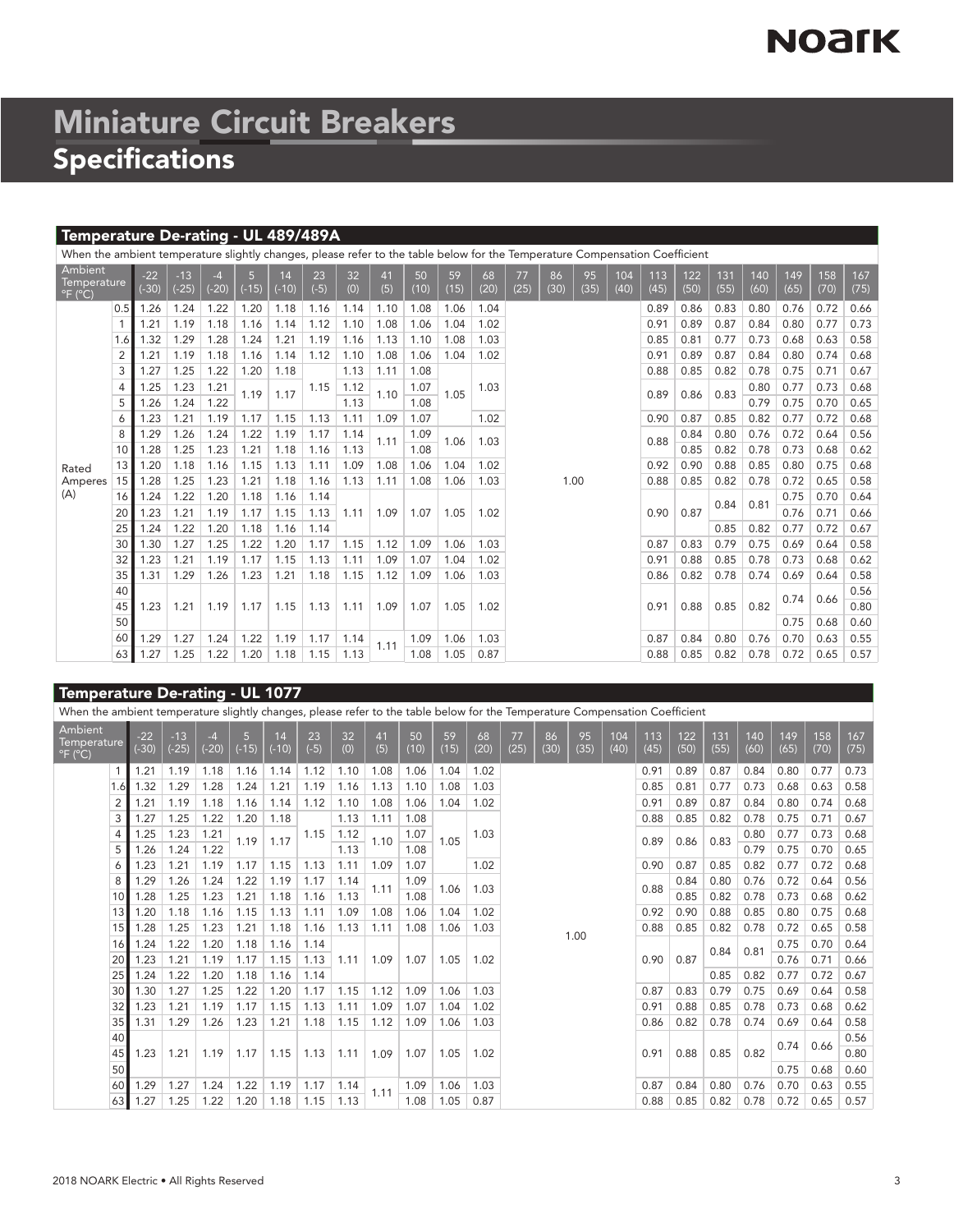# **NOArK**

## Miniature Circuit Breakers Product Selection Guide



\*NOTE: B curve available for UL 489 also. Contact NOARK Electric for more details.

### Trip Curves

\*Note: Available on 80-125A only

#### B Curve (In=3/5)



#### C Curve (In=5/10)

t (s)  $10,000$ 8,000 2,000 1h or 2h 1,000 500 300 100  $50$ 20 10 5 2 1  $0.5$ 0.2 0.1 0.05 0.02 0.01 0.005 0.002 0.001

#### D Curve (In=10/14)



### Connection Diagram

### AC Connection **DC Connection**





6

7

8